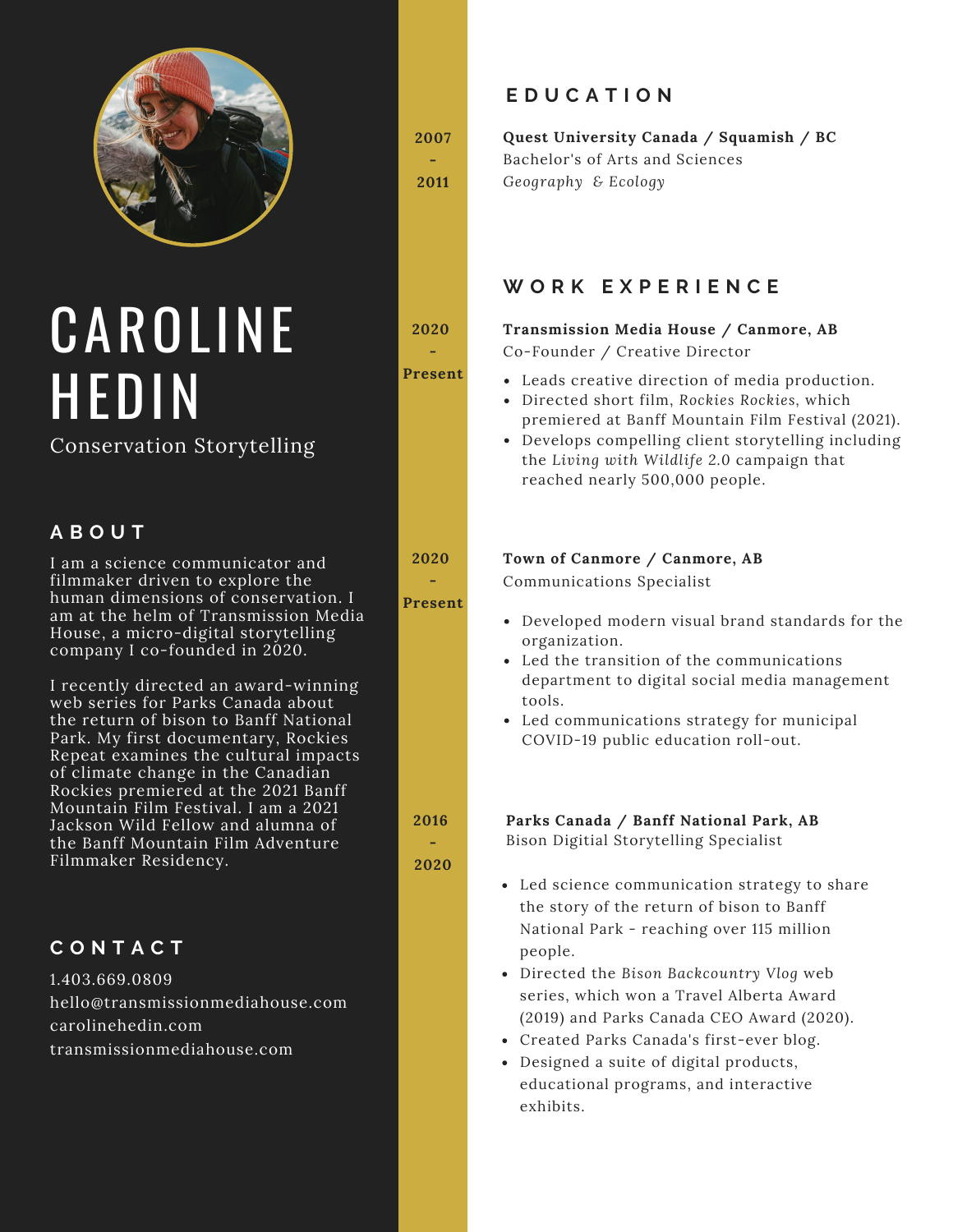### WORK EXPERIENCE CONT.

| Fall<br>2015                                 | American Prairie Reserve / Malta, MT<br>Outreach Intern                                                                                                                                                                                                                                                                                                                                                                                                                                               |
|----------------------------------------------|-------------------------------------------------------------------------------------------------------------------------------------------------------------------------------------------------------------------------------------------------------------------------------------------------------------------------------------------------------------------------------------------------------------------------------------------------------------------------------------------------------|
|                                              | • Developed conceptual designs for an exhibit at the Enrico Education and Science<br>Centre about the LANDMARK project to reveal the role of citizen science research on<br>the American Prairie Reserve.                                                                                                                                                                                                                                                                                             |
| Winter<br>2015                               | Adventure Scientists / LANDMARK / American Prairie Reserve, MT<br>Field Technician<br>• Contributed to scientific understanding of wildlife on the American Prairie Reserve.<br>• Collected wildlife observation data using a variety of techniques, including transects,<br>lek site documentation, and prairie dog town delineation.<br>• Wrote about life on the front lines of prairie conservation on the National<br>Geographic Voices Blog.                                                    |
| 2012<br>2016                                 | Parks Canada / Elk Island National Park, AB<br>Public Education Coordinator<br>• Led a dynamic team of nature storytellers as the education coordinator.<br>• Provided strategic direction for educational programming.<br>Increased reach of educational programming by 300% over 4 years.<br>٠<br>Designed immersive curriculum-linked educational experiences.<br>٠<br>• Delivered hands-on storytelling programming for visitors that was recognized with a<br>Edmonton Tourism Award nomination. |
|                                              | PRODUCTION EXPERIENCE                                                                                                                                                                                                                                                                                                                                                                                                                                                                                 |
| 2021<br>2019<br>2019<br>2019<br>2014<br>2008 | Rockies Repeat / Director + Executive Producer<br>Bison Backcountry Vlog Series / Parks Canada / Director<br>Virtual Learning Series / Exploring by the Seat of Your Pants / Director + Producer<br>Indigenous Youth Bison Walk Film Project / Producer<br>Vivo Aqui Web Feature / Production Assistant<br>Shaw TV Sea-to-Sky Spotlight / Co-Director + Co-Producer                                                                                                                                   |
|                                              |                                                                                                                                                                                                                                                                                                                                                                                                                                                                                                       |